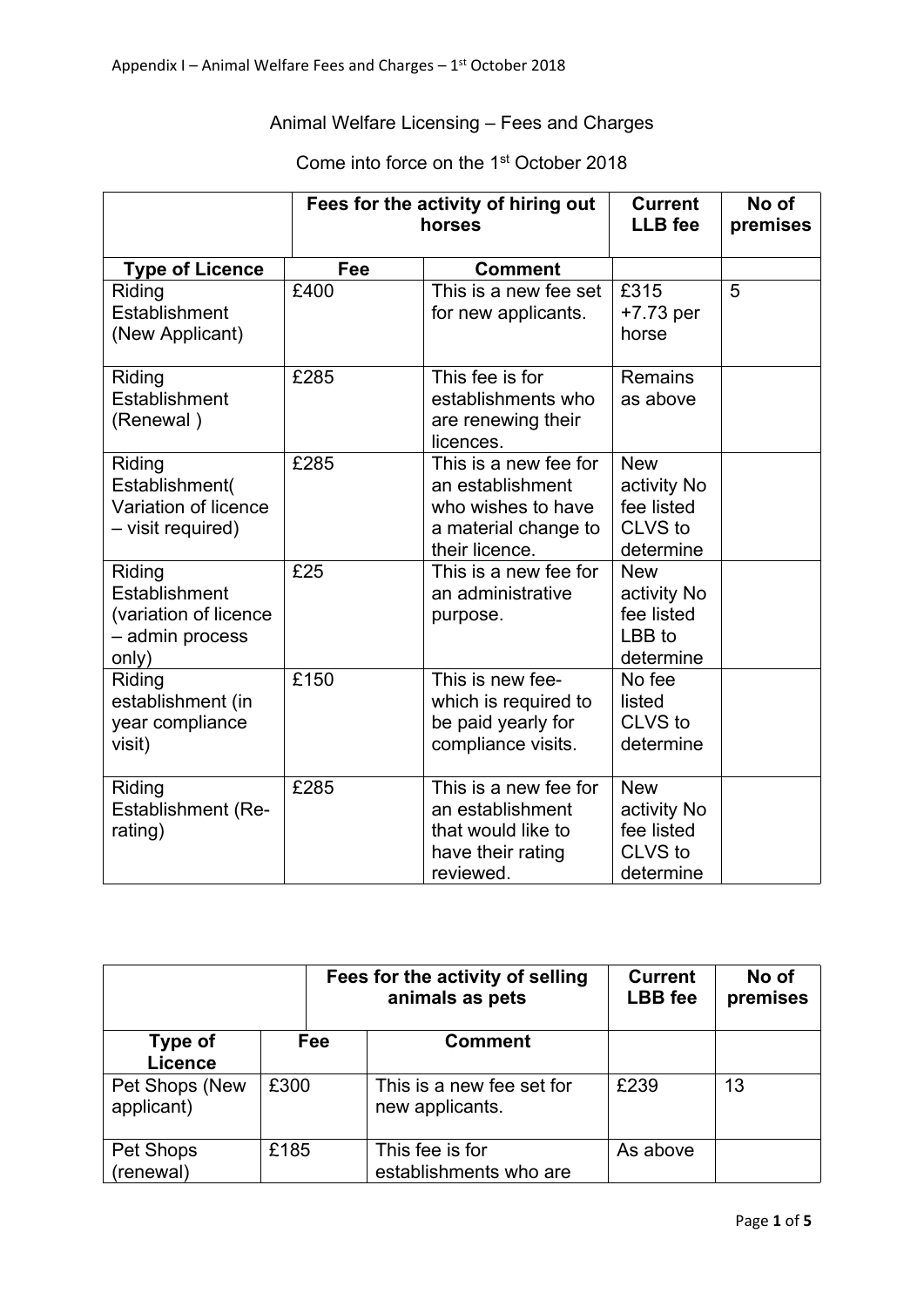|                                                                  |         | renewing their licences.                                                                               |                                                                 |
|------------------------------------------------------------------|---------|--------------------------------------------------------------------------------------------------------|-----------------------------------------------------------------|
| Pet<br>Shops(Variation<br>of licence – visit<br>required)        | £185    | This is a new fee for an<br>establishment who wishes<br>to have a material change<br>to their licence. | <b>New</b><br>activity No<br>fee listed<br>CLVS to<br>determine |
| Pet Shops -<br>(variation of<br>licence - admin<br>process only) | £25     | This is a new fee for an<br>administrative purpose.                                                    | <b>New</b><br>activity No<br>fee listed<br>LBB to<br>determine  |
| Pet Shops (in<br>year compliance<br>visit)                       | £150.00 | This is new fee- which is<br>required to be paid yearly<br>for compliance visits.                      | No yee<br>listed will<br>be<br>covered<br>by the<br><b>CLVS</b> |
| Pet Shops (re-<br>rating)                                        | £185.00 | This is a new fee for an<br>establishment that would<br>like to have their rating<br>reviewed.         | <b>New</b><br>activity No<br>fee listed<br>CLVS to<br>determine |

| Fees for the activity of providing boarding for<br>animals                     |         |                                                                                                           | <b>Current LBB</b><br>fee                             | No of<br><b>Premises</b> |
|--------------------------------------------------------------------------------|---------|-----------------------------------------------------------------------------------------------------------|-------------------------------------------------------|--------------------------|
| Type of<br><b>Licence</b>                                                      | Fee     | <b>Comments</b>                                                                                           |                                                       |                          |
| Animal<br>Boarding (New<br>applicant)                                          | £300.00 | This is a new fee set for<br>new applicants.                                                              | £220 + 4.45<br>per animal                             | 32                       |
| Animal<br><b>Boarding</b><br>(Renewal)                                         | £184.00 | This fee is for<br>establishments who are<br>renewing their licences.                                     | As above                                              |                          |
| Animal<br>Boarding(<br>Variation of<br>licence – visit<br>required)            | £285.00 | This is a new fee for an<br>establishment who<br>wishes to have a<br>material change to their<br>licence. | New activity<br>No fee listed<br>CLVS to<br>determine |                          |
| Animal<br><b>Boarding</b><br>(variation of<br>licence - admin<br>process only) | £25.00  | This is a new fee for an<br>administrative purpose.                                                       | New activity<br>No fee listed<br>CLVS to<br>determine |                          |
| Animal                                                                         | £150.00 | This is new fee- which                                                                                    | New activity                                          |                          |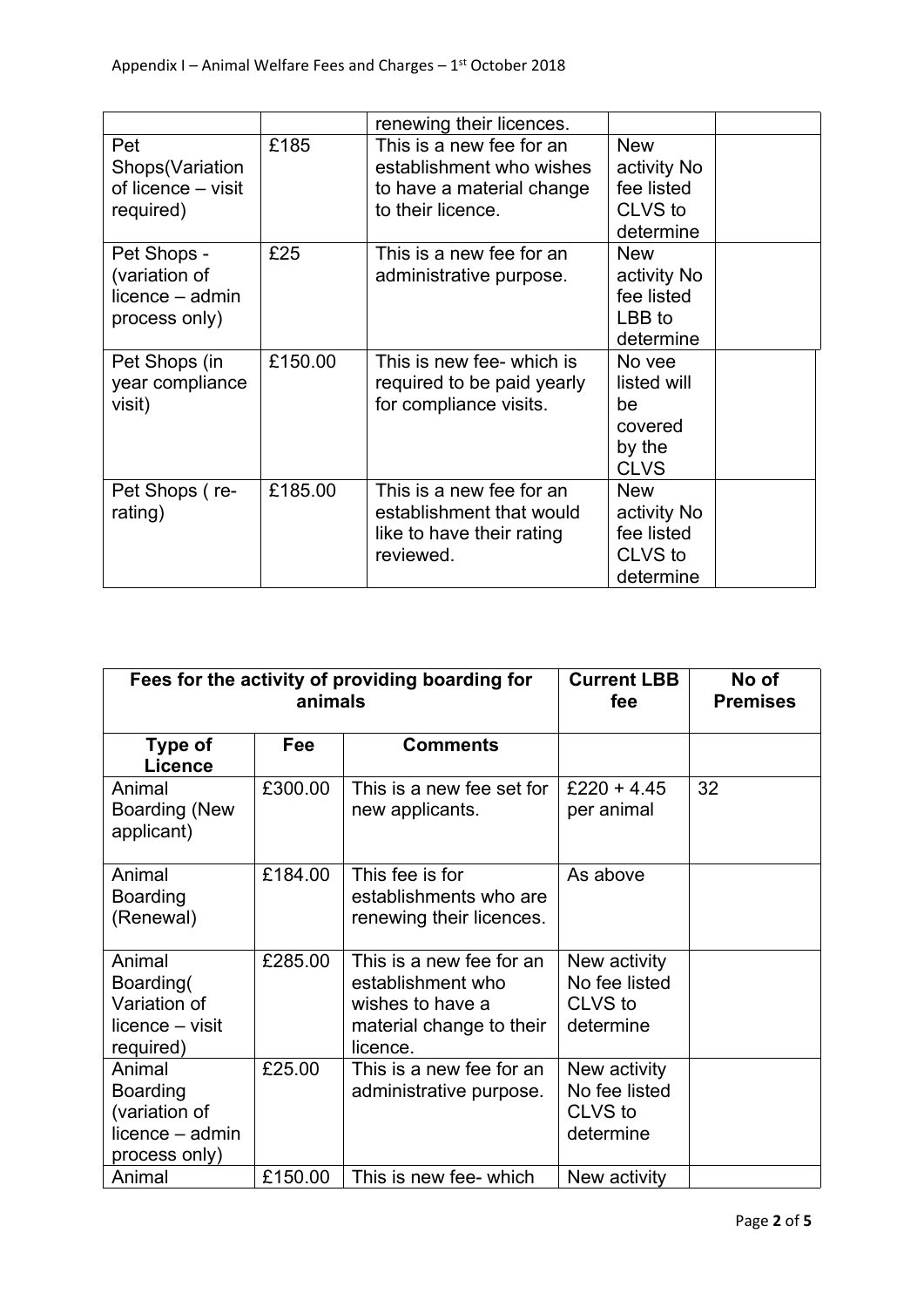| Boarding (in<br>year<br>compliance<br>visit) |         | is required to be paid<br>yearly for compliance<br>visits.                                     | No fee listed<br>CLVS to<br>determine                 |  |
|----------------------------------------------|---------|------------------------------------------------------------------------------------------------|-------------------------------------------------------|--|
| Animal<br>Boarding (Re-<br>rating)           | £184.00 | This is a new fee for an<br>establishment that<br>would like to have their<br>rating reviewed. | New activity<br>No fee listed<br>CLVS to<br>determine |  |

| Fees for the activity of providing Dog Day Care                   |         |                                                                                                           | <b>Current</b><br><b>LBB</b> fee                                                                                                                                       | No of<br>premises       |
|-------------------------------------------------------------------|---------|-----------------------------------------------------------------------------------------------------------|------------------------------------------------------------------------------------------------------------------------------------------------------------------------|-------------------------|
| <b>Type of Licence</b>                                            | Fee     | <b>Comments</b>                                                                                           |                                                                                                                                                                        |                         |
| Dog Day Care<br>(New Applicant)                                   | £300.00 | This is a new fee set<br>for new applicants.                                                              | New service<br>under these<br>regulations<br>will be<br>charged at<br>the current<br>rate for<br>home<br>boarder<br>charged by<br>the CLVS<br>$220+4.45$<br>per animal | Unknown at<br>this time |
| Dog Day Care<br>(Renewal)                                         | £185.00 | This fee is for<br>establishments who<br>are renewing their<br>licences.                                  | No fee listed<br>but Boarder<br>fee would be<br>the same as<br>above                                                                                                   |                         |
| Dog Day<br>care(Variation of<br>licence - visit<br>required)      | £185.00 | This is a new fee for an<br>establishment who<br>wishes to have a<br>material change to<br>their licence. | New activity<br>No fee listed<br>CLVS to<br>determine                                                                                                                  |                         |
| Dog Day Care<br>(variation of<br>licence - admin<br>process only) | £25.00  | This is a new fee for an<br>administrative purpose.                                                       | New activity<br>No fee listed<br>LBB to<br>determine                                                                                                                   |                         |
| Dog Day care (in<br>year compliance<br>visit)                     | £150.00 | This is new fee- which<br>is required to be paid<br>yearly for compliance<br>visits.                      | New activity<br>No fee listed<br>CLVS to<br>determine                                                                                                                  |                         |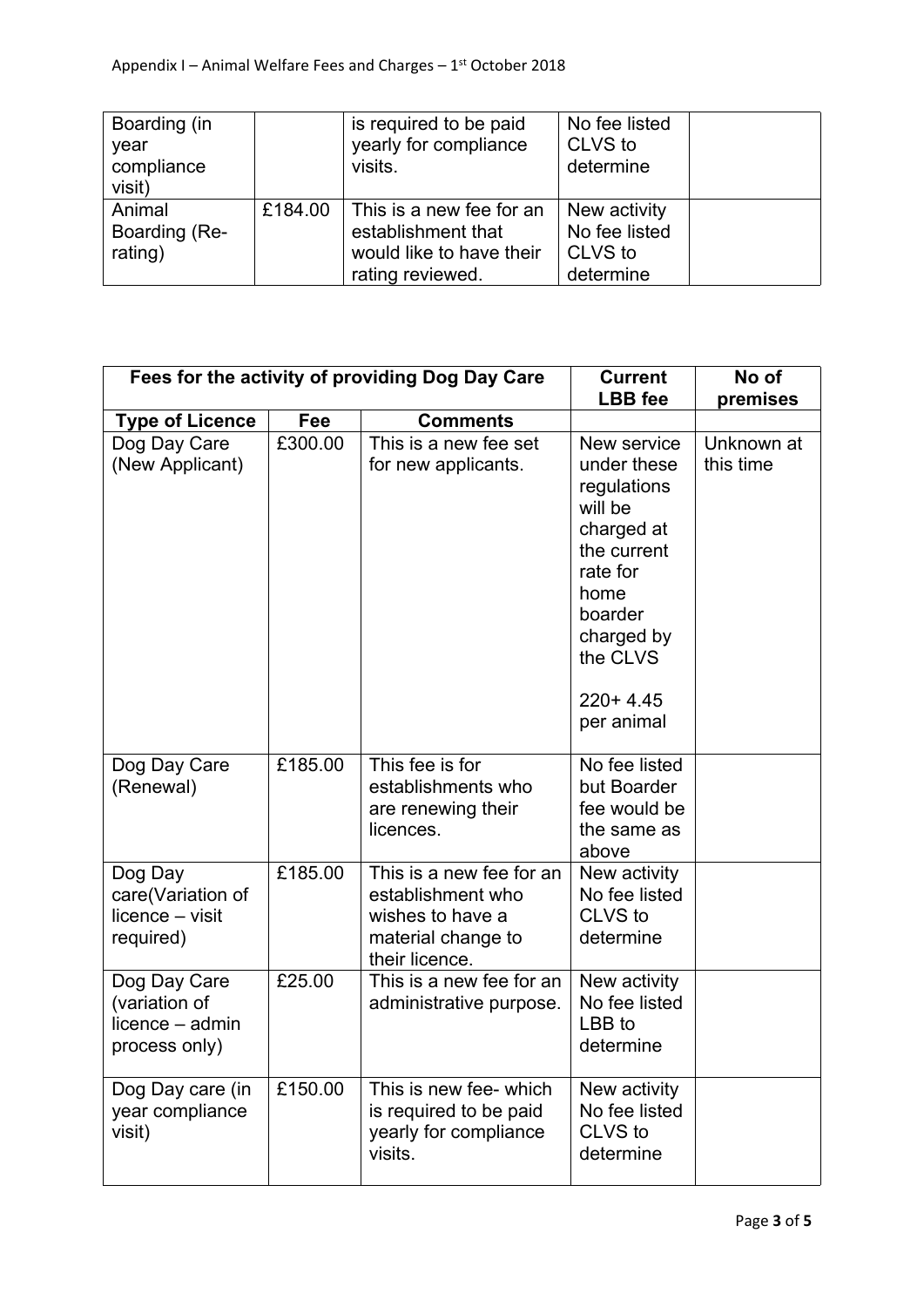| Dog Day Care    | £185.00 | This is a new fee for an   New activity |               |  |
|-----------------|---------|-----------------------------------------|---------------|--|
| $ $ (Re-rating) |         | establishment that                      | No fee listed |  |
|                 |         | would like to have their   CLVS to      |               |  |
|                 |         | rating reviewed.                        | determine     |  |

| Fees for the activity of providing Dog Breeding                     | <b>Current</b><br><b>LBB</b> fee | No of<br>premises                                                                                         |                                                          |                |
|---------------------------------------------------------------------|----------------------------------|-----------------------------------------------------------------------------------------------------------|----------------------------------------------------------|----------------|
| <b>Type of Licence</b>                                              | <b>Fee</b>                       | <b>Comments</b>                                                                                           |                                                          |                |
| Dog Breeding (New<br>applicant)                                     | £350.00                          | This is a new fee set<br>for new applicants.                                                              | £419                                                     | $\overline{4}$ |
| Dog Breeding<br>(Renewal)                                           | £220.00                          | This fee is for<br>establishments who<br>are renewing their<br>licences.                                  | As above                                                 |                |
| Dog<br><b>Breeding(Variation</b><br>of licence - visit<br>required) | £220.00                          | This is a new fee for<br>an establishment who<br>wishes to have a<br>material change to<br>their licence. | New activity<br>No fee<br>listed<br>CLVS to<br>determine |                |
| Dog Breeding<br>(variation of licence<br>- admin process<br>only)   | £25.00                           | This is a new fee for<br>an administrative<br>purpose.                                                    | New activity<br>No fee<br>listed<br>LBB to<br>determine  |                |
| Dog Breeding (in<br>year compliance<br>visit)                       | £150                             | This is new fee- which<br>is required to be paid<br>yearly for compliance<br>visits.                      | New activity<br>No fee<br>listed<br>CLVS to<br>determine |                |
| Dog Breeding (Re-<br>rating)                                        | £220.00                          | This is a new fee for<br>an establishment that<br>would like to have their<br>rating reviewed.            | New activity<br>No fee<br>listed<br>CLVS to<br>determine |                |

| Fees for the activity of performing and |     | <b>Current LBB</b> | No of    |  |
|-----------------------------------------|-----|--------------------|----------|--|
| exhibiting animals                      |     | fee                | premises |  |
| Type of<br>Licence                      | Fee | <b>Comments</b>    |          |  |